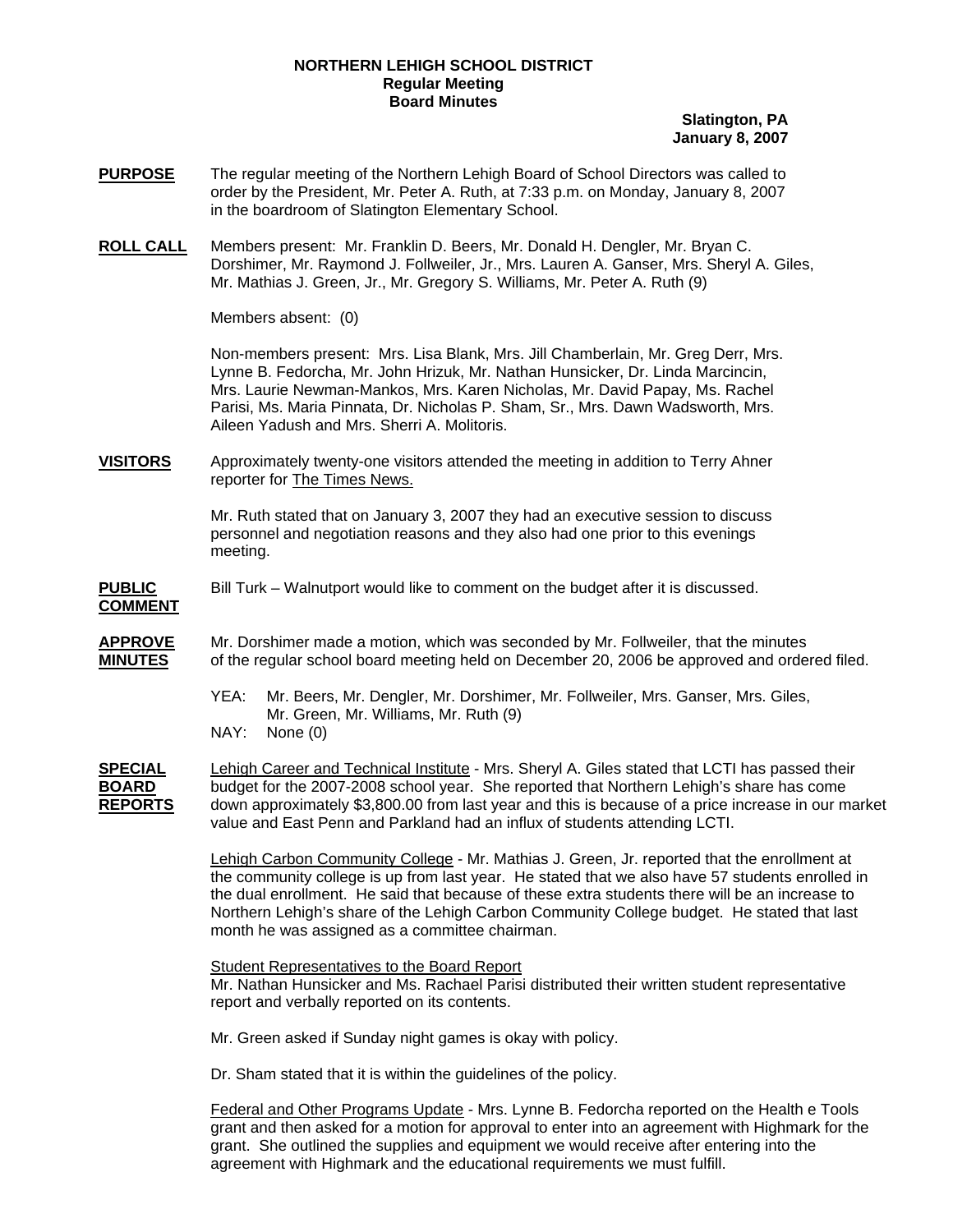**SPECIAL** She reported that Mr. Green stated there were 57 students taking part in dual enrollment, that **BOARD** was for the fall semester. We have a total of 83 students participating in both fall and spring **REPORTS** semesters. Many of the students have enrolled in more than one course. The dual enrollment **(cont.)** grant is going to enable us to reimburse parents half the cost of tuition for each course taken and a percentage on the text books. She also reported that during the fall semester we had 3 students attending classes at Lehigh University and 2 students at DeSales University and these students were tuition free since they are apart of a scholarship program provided by those universities. The dual enrollment grant for 2007-2008 is due February 15, 2007 and they are looking at adding some courses.

> She is also looking for board support to allow us to participate in an on-line college application and exploration system called ConnectEDU. She said that this system is for high school guidance counselors and administrators to help students and families search for, apply to and pay for college. The service is being provided at no cost to participating LCCC districts.

Mrs. Fedorcha distributed the Adequate Yearly Progress Report for 2006.

Superintendent's Report - Dr. Nicholas P. Sham, Sr.

 Dr. Sham thanked Mrs. Fedorcha and staff for helping push us towards meeting adequate yearly progress.

 Dr. Sham stated that at the board retreat the board had the opportunity to view the budget for the first time. He wants the board and the public to keep in mind that this budget you will see and the process you are going to hear about is far different from anything else we have every gone through regarding a budget process. He discussed the constraints under Act I that we must operate under. He said what he eventually wants the board to approve is a tactical process that will allow the greatest amount of flexibility for the district and allow this board to do what they need to do. He then introduced Mrs. Blank to present the budget to the board and public.

 Mrs. Blank outlined the preliminary budget process and how it has changed. The timeframe for adoption of a preliminary budget was explained. She said that after the submission of the preliminary budget the board is allowed to make changes to the budget and that the board is not allowed to increase millage. She stated that the purpose of the preliminary budget is to submit to PDE for approval of the maximum millage increase allowed under Act I for our district. This is the maximum we are allowed without going to referendum. Once we know

the maximum, we know the maximum amount of revenue we can have and therefore the highest possible amount expenditures can be. She said that we may not need all that revenue but we will know going in how much we have and how much our expenditures can be. She further explained the calculations for maximum allowable millage, how exceptions will play a part,

and our district's exceptions. She then explained two methods for finding our maximum allowable millage and the revenue budget with that method's maximum allowable millage method used.

Mrs. Blank continued to explain the timeline we are up against. January 23, 2007 we

 must advertise and display a preliminary budget in PDE 2028 format and by February 15, 2007 we must adopt a preliminary budget. She said that this is a tight timeframe and they need to know that this is a preliminary budget, not a final budget. The purpose of a preliminary budget is for PDE to establish the maximum allowable millage rate. The only importance expenditures have on submission of the budget is that revenues must support expenditures. Mrs. Blank's recommendation is that she submits a preliminary budget that is very similar to what she has prepared this evening. She feels this is the only way to preserve the district's ability to adopt a final budget with a tax increase that is needed. She also agrees that this is a very tactical move. It allows us our maximum revenue and then we can look at expenditures and then adjust our revenues to where they need to be. This recommendation is also being

made by Barbara Nelson from the Division of Subsidy and Data of PDE.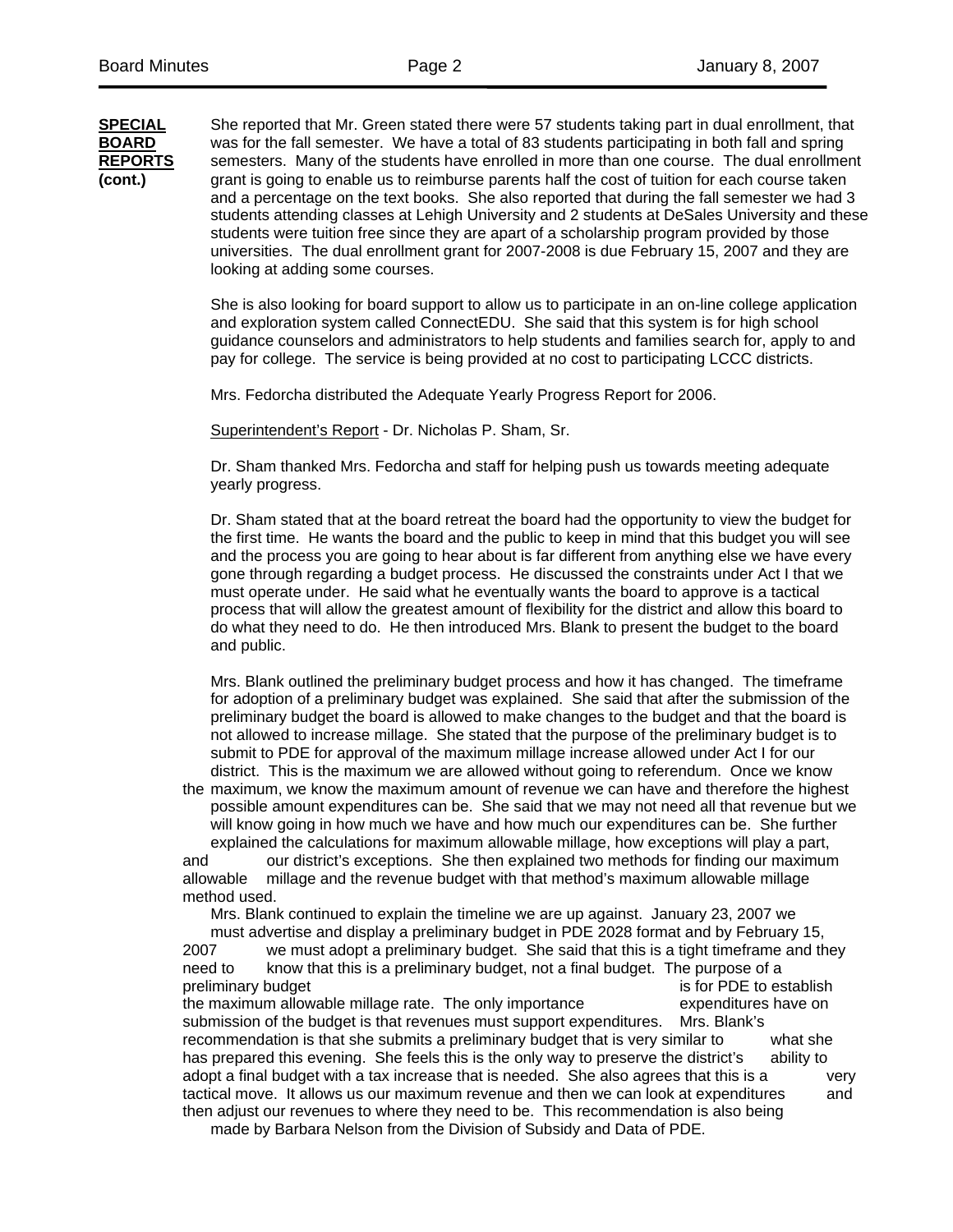| <b>PERSONNEL</b>               | Mrs. Ganser made a motion, which was seconded by Mrs. Giles, that the Board of<br>Education approves the following personnel items:                                                                                                                                        |  |  |  |
|--------------------------------|----------------------------------------------------------------------------------------------------------------------------------------------------------------------------------------------------------------------------------------------------------------------------|--|--|--|
| Substitutes -<br>Instructional | Approve the following substitute teachers for the 2006-2007 school year at the 2006-<br>2007 substitute teacher rates of \$80.00 for 1-10 non-consecutive days; \$90.00 for 11-<br>20 non-consecutive days; and \$105.00 for 21+ non-consecutive days:                     |  |  |  |
|                                | Andrew Kern*<br>Justina Reph**<br>*Pending Emergency Certification Verification.<br>**Pending verification of health physical.                                                                                                                                             |  |  |  |
| Non-<br>Instructional          | Approve the following individuals as substitute cafeteria workers for the 2006-2007<br>school year at the 2006-2007 substitute rate of \$7.25 per hour.                                                                                                                    |  |  |  |
|                                | Colleen Egan*<br>Rebecca Herring<br>Veena Barnett**<br>*Pending verification of health physical.<br>**Pending verification of clearances.                                                                                                                                  |  |  |  |
|                                | Approve the following individuals as substitute secretaries/aides for the 2006-2007<br>school year at the 2006-2007 substitute rate of \$7.25 per hour.                                                                                                                    |  |  |  |
|                                | Colleen Egan*<br>Rebecca Herring<br>*Pending verification of health physical.                                                                                                                                                                                              |  |  |  |
| Salary<br>Adjustments          | Acknowledge the following teachers who have completed the requirements per the<br>Collective Bargaining Agreement that would entitle them to a salary increase for the<br>second half of the 2006-2007 school year:                                                        |  |  |  |
|                                | <b>Tara Balliet</b><br>Step 5B<br>From:<br>Step 5B + 24*<br>To:                                                                                                                                                                                                            |  |  |  |
|                                | Julie Fehnel<br>From:<br>Step $4B + 24$<br>Step 4M*<br>To:                                                                                                                                                                                                                 |  |  |  |
|                                | * This salary adjustment represents a lateral move from Bachelors to Bachelors<br>+24 or Bachelors +24 to Master's on the 2005-2006 Collective Bargaining pay<br>schedule. They will not move to the next step until a new Collective Bargaining<br>Agreement is approved. |  |  |  |
| Co-Curri-                      | Eric Schmidt<br><b>SADD Advisor</b><br>\$515.15                                                                                                                                                                                                                            |  |  |  |
| cular Appts.<br>2006-2007      | *2005-2006 NLEA Co-Curricular rates will apply until a new Collective Bargaining<br><b>Agreement is approved.</b>                                                                                                                                                          |  |  |  |
|                                | Mr. Beers, Mr. Dengler, Mr. Dorshimer, Mr. Follweiler, Mrs. Ganser, Mrs. Giles,<br>YEA:                                                                                                                                                                                    |  |  |  |
|                                | Mr. Green, Mr. Williams, Mr. Ruth (9)<br>NAY:<br>None $(0)$                                                                                                                                                                                                                |  |  |  |
| CONFFR-                        | Mr. Dengler made a motion, which was seconded by Mrs. Ganser, that the Board of Educa                                                                                                                                                                                      |  |  |  |

**CONFER-** Mr. Dengler made a motion, which was seconded by Mrs. Ganser, that the Board of Education<br>**ENCES** approves the following conference items: approves the following conference items: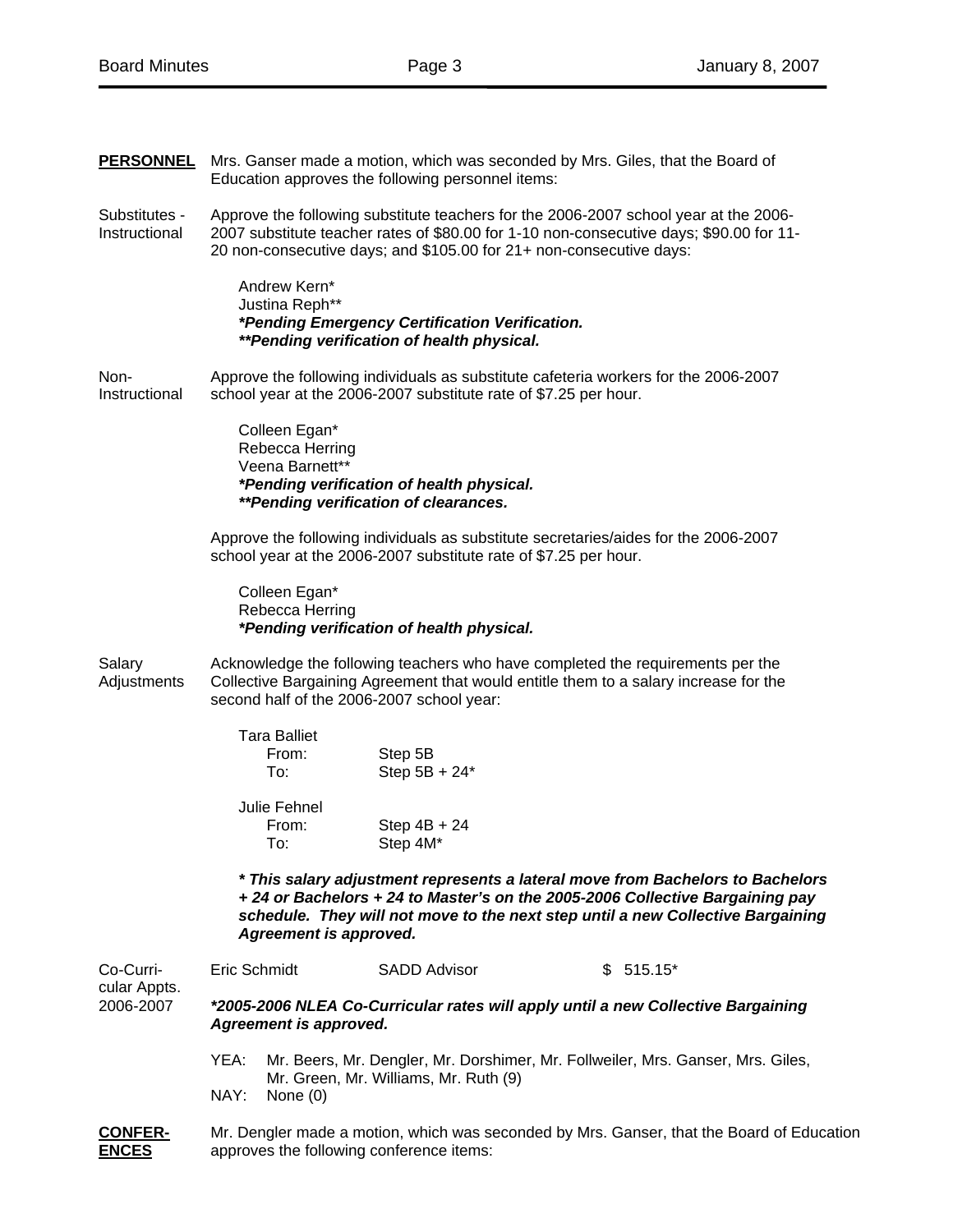| Allentown,                                                          | Jane Kutney* - Increase Your Students' Reading Fluency - February 5, 2007 -<br>PA - Registration: \$185.00 - Total Approximate Cost: \$185.00 - Funding: C & I Budget                                                                                                                                          |  |  |  |
|---------------------------------------------------------------------|----------------------------------------------------------------------------------------------------------------------------------------------------------------------------------------------------------------------------------------------------------------------------------------------------------------|--|--|--|
| <b>CONFER-</b><br><b>ENCES</b><br>(cont.)                           | Dawn Wadswoth - NASP Responsiveness: The Fourth "R" - March 27 - 31, 2007 -<br>New York, NY - Registration: \$429.00, Meals: \$120.00, Lodging: \$900.00 - Total<br>Approximate Cost: \$1,449.00 - Funding: Psychologist Budget                                                                                |  |  |  |
|                                                                     | Maria Pinnata - NASP Responsiveness: The Fourth "R" - March 27 - 31, 2007 -<br>New York, NY - Registration: \$529.00, Meals: \$120.00, Travel: \$250.00 - Total<br>Approximate Cost: \$899.00 - Funding: Psychologist Budget                                                                                   |  |  |  |
|                                                                     | Linda Marcincin - The Master Schedule Building Workshop - February 12 & 13, 2007 -<br>Reading, PA - Registration: \$400.00, Lodging: \$133.00, Travel: \$43.61, - Meals: \$25.00<br>- Total Approximate Cost: \$601.61 - Funding: Slatington Elementary School Budget                                          |  |  |  |
|                                                                     | * Due to a possible work stoppage, registration for these conferences will not take<br>place until the last week in January.                                                                                                                                                                                   |  |  |  |
|                                                                     | YEA:<br>Mr. Beers, Mr. Dengler, Mr. Dorshimer, Mr. Follweiler, Mrs. Ganser, Mrs. Giles,<br>Mr. Green, Mr. Williams, Mr. Ruth (9)<br>NAY:<br>None $(0)$                                                                                                                                                         |  |  |  |
| <b>POLICY</b>                                                       | Mr. Beers made a motion, which was seconded by Mr. Williams, that the Board of<br>Education approves the following policy items:                                                                                                                                                                               |  |  |  |
| Homebound<br>Instruction                                            | It is recommended that the Board of Education grant homebound instruction for a 9 <sup>th</sup><br>Grade Student, Student No.1090062, for five hours per week, effective January 3, 2007<br>and continuing until January 19, 2007.                                                                             |  |  |  |
|                                                                     | It is recommended that the Board of Education grant homebound instruction for a<br>10 <sup>th</sup> Grade Student, Student No. 981450, for five hours per week, effective January 8, 2007<br>and continuing until January 19, 2007                                                                             |  |  |  |
| <b>Field Trip</b><br>HS Bio &<br>Anatomy                            | High School Honors Bio II & Anatomy Classes - Franklin Institute "Heart Experience" -<br>February 15, 2007 - Funded by students.                                                                                                                                                                               |  |  |  |
|                                                                     | YEA: Mr. Beers, Mr. Dengler, Mr. Dorshimer, Mr. Follweiler, Mrs. Ganser, Mrs. Giles,<br>Mr. Green, Mr. Williams, Mr. Ruth (9)<br>NAY:<br>None $(0)$                                                                                                                                                            |  |  |  |
| <b>CURRIC-</b><br><b>ULUM AND</b><br><b>INSTRUC-</b><br><b>TION</b> | Mrs. Ganser made a motion, which was seconded by Mr. Green, that the Board of<br>Education approves the following curriculum and instruction items:                                                                                                                                                            |  |  |  |
| Highmark<br>Health e<br><b>Tolls Grant</b>                          | Approve administration to enter into an agreement with Highmark for Health e Tools for<br>Schools, at no cost to the district.                                                                                                                                                                                 |  |  |  |
| ConnectEdu<br>Agreement                                             | Approve administration to enter into an agreement with ConnectEdu, at no cost to the<br>district.                                                                                                                                                                                                              |  |  |  |
| Dual<br>Enrollment<br>2007-2008                                     | Accept the recommendation of the administration to approve the course proposal between<br>the Northern Lehigh School District and the Lehigh Carbon Community College for three (3)<br>dual enrollment classes to be added to the high school program of studies effective for the<br>2007-2008 academic year. |  |  |  |

YEA: Mr. Beers, Mr. Dengler, Mr. Dorshimer, Mr. Follweiler, Mrs. Ganser, Mrs. Giles,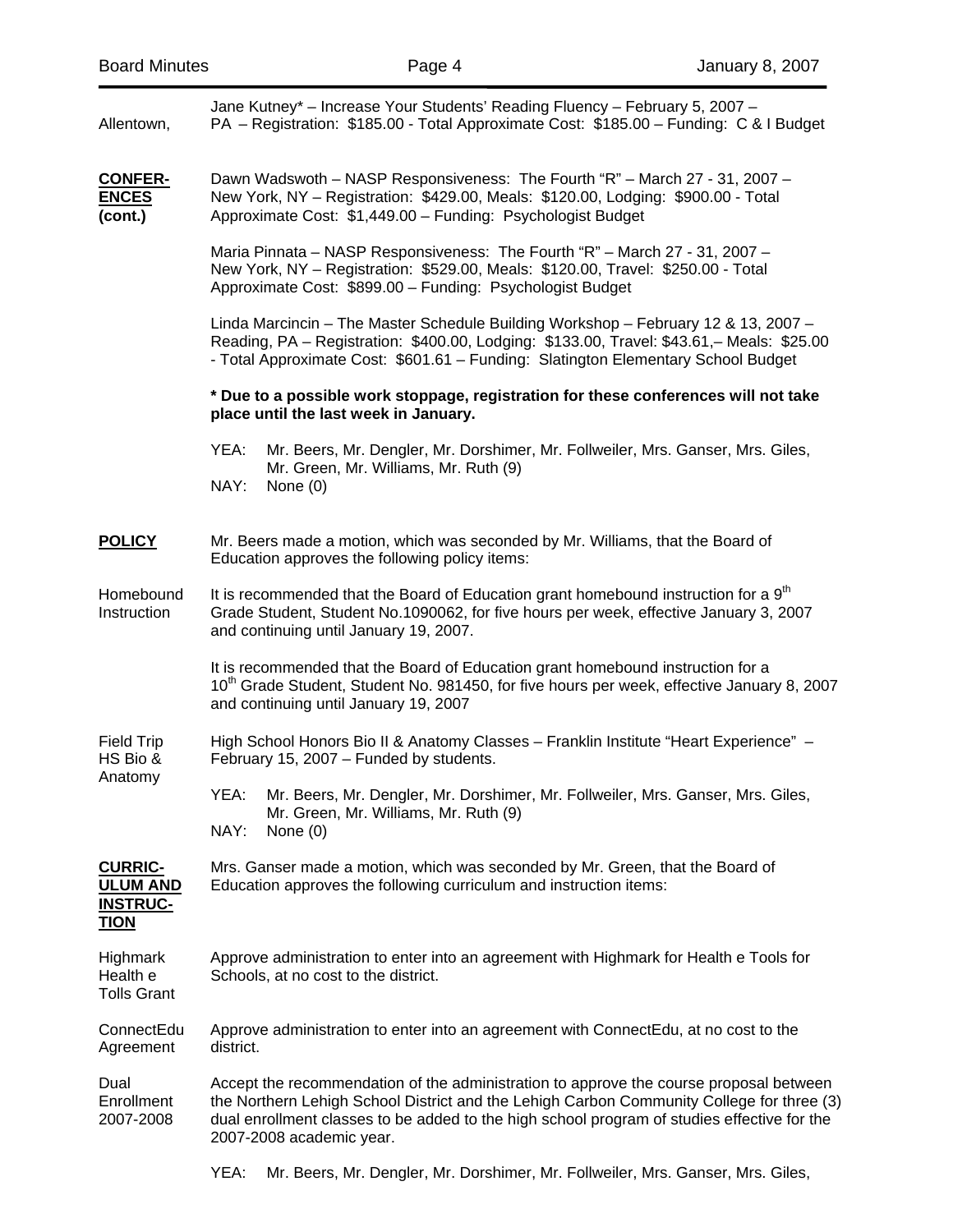Mr. Green, Mr. Williams, Mr. Ruth (9) NAY: None (0)

## **OLD BUSINESS**

| Mrs. Giles made a motion, which was seconded by Mr. Beers, that the Board of<br>Education approves the following new business items:                                                                                                                                                                                                                                                                                                                                                                                                                                                                                                                                                                                                                                                                                                                                                                                                                                                                                                                                                                                                                                                                                                                                                      |  |  |
|-------------------------------------------------------------------------------------------------------------------------------------------------------------------------------------------------------------------------------------------------------------------------------------------------------------------------------------------------------------------------------------------------------------------------------------------------------------------------------------------------------------------------------------------------------------------------------------------------------------------------------------------------------------------------------------------------------------------------------------------------------------------------------------------------------------------------------------------------------------------------------------------------------------------------------------------------------------------------------------------------------------------------------------------------------------------------------------------------------------------------------------------------------------------------------------------------------------------------------------------------------------------------------------------|--|--|
| The Northern Lehigh School District Board of School Directors designates Sherri A. Molitoris<br>to receive and file Form SEC-1, Statement of Financial Interests from the Northern Lehigh<br>School District Board members and designated employees as required by law, and the<br>Northern Lehigh School District Board of Directors requires: the Superintendent, Director of<br>Curriculum and Instruction, Director of Special Education, Business Manager, Director of<br>Support Services, District Solicitor, Elementary Principals, Middle School Principal, High<br>School/Middle School Assistant Principal, High School Principal, Technology Coordinator,<br>Assistant Technology Coordinator, Food Services Director, and School Psychologists to file<br>Form SEC-1, as required by the regulations of the State Ethics Commission.                                                                                                                                                                                                                                                                                                                                                                                                                                         |  |  |
| YEA:<br>Mr. Beers, Mr. Dengler, Mr. Dorshimer, Mr. Follweiler, Mrs. Ganser, Mrs. Giles,<br>Mr. Green, Mr. Williams, Mr. Ruth (9)<br>NAY:<br>None $(0)$                                                                                                                                                                                                                                                                                                                                                                                                                                                                                                                                                                                                                                                                                                                                                                                                                                                                                                                                                                                                                                                                                                                                    |  |  |
| Mrs. Ganser made a motion, which was seconded by Mr. Williams, that the Board of<br>Education approves the ratification of Slatington Borough's appointment of Jodi<br>Nestor as the Parks and Recreation liaison to the Northern Lehigh School                                                                                                                                                                                                                                                                                                                                                                                                                                                                                                                                                                                                                                                                                                                                                                                                                                                                                                                                                                                                                                           |  |  |
| YEA:<br>Mr. Beers, Mr. Dengler, Mr. Dorshimer, Mr. Follweiler, Mrs. Ganser, Mrs. Giles,<br>Mr. Green, Mr. Williams, Mr. Ruth (9)<br>NAY:<br>None $(0)$                                                                                                                                                                                                                                                                                                                                                                                                                                                                                                                                                                                                                                                                                                                                                                                                                                                                                                                                                                                                                                                                                                                                    |  |  |
| Mrs. Ganser made a motion, which was seconded by Mr. Williams that the Board of<br>Education approve to advertise the preliminary budget listing both methods as presented.                                                                                                                                                                                                                                                                                                                                                                                                                                                                                                                                                                                                                                                                                                                                                                                                                                                                                                                                                                                                                                                                                                               |  |  |
| Bill Turk – Walnutport Borough thanked Mrs. Blank for her presentation of the budget. He<br>commented on electing to go with method 2 for Walnutport Borough and the impact that<br>would have on Walnutport Borough residents. He commented on the refund that Walnutport<br>residents received years ago from calculations that were done incorrectly. He stated that<br>Northampton County Walnutport with method 2 would be assessed at 66 mills. He<br>with that kind of increase the board would go overboard with expenditures.<br>changing the health plan to not cost the district as much. His biggest<br>is the teachers deserve partly what they get. He stated that<br>concern as a tax payer<br>spouses of employees of the<br>district who have insurance elsewhere but not as<br>good elect to go on the school district<br>insurance and then the tax payers are<br>paying for everyone. He does not mind paying for<br>someone that works here<br>but does not feel he needs to pay for people working elsewhere<br>when insurance is available<br>to them at their employment. He wants to know what percentage<br>of teachers that<br>work in the school district live here. The ones that do not live in our district<br>don't have<br>to pay the taxes we pay here. |  |  |
|                                                                                                                                                                                                                                                                                                                                                                                                                                                                                                                                                                                                                                                                                                                                                                                                                                                                                                                                                                                                                                                                                                                                                                                                                                                                                           |  |  |

**PUBLIC** Greg Reph – Slatington Borough wanted to know when is the final date that we have to **COMMENT** decide on method 1 or method 2. He stated that he deals with the real estate business decide on method 1 or method 2. He stated that he deals with the real estate business and people don't want to move into our district because of the taxes and people are moving out because of the taxes.

**PUBLIC** Bill Turk – Walnutport Borough asked if the budget increase amount stated on page 11 of the **COMMENT** preliminary budget includes a settlement with the teachers.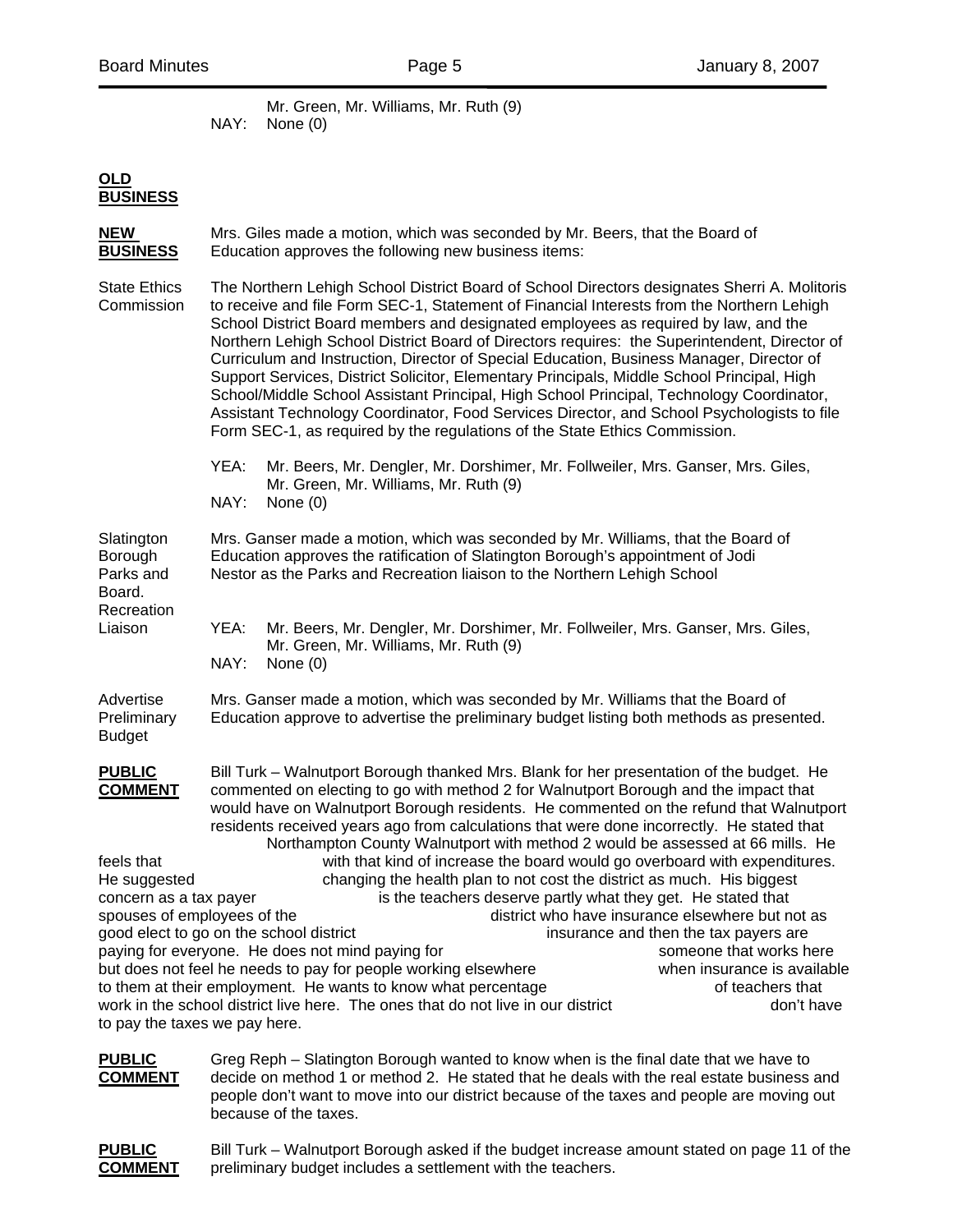|                                                                  | YEA:                                                                                                                                                                                                                                                                                                                                                                                            | Mr. Beers, Mr. Dengler, Mr. Dorshimer, Mr. Follweiler, Mrs. Ganser, Mrs. Giles,<br>Mr. Green, Mr. Williams, Mr. Ruth (9)                                                                                                                                                                                   |  |  |  |
|------------------------------------------------------------------|-------------------------------------------------------------------------------------------------------------------------------------------------------------------------------------------------------------------------------------------------------------------------------------------------------------------------------------------------------------------------------------------------|------------------------------------------------------------------------------------------------------------------------------------------------------------------------------------------------------------------------------------------------------------------------------------------------------------|--|--|--|
|                                                                  | NAY:                                                                                                                                                                                                                                                                                                                                                                                            | None $(0)$                                                                                                                                                                                                                                                                                                 |  |  |  |
|                                                                  |                                                                                                                                                                                                                                                                                                                                                                                                 |                                                                                                                                                                                                                                                                                                            |  |  |  |
| <b>FINANCIAL</b>                                                 | Mrs. Ganser made a motion, which was seconded by Mr. Green, that the Board<br>of Education approves the following financial items:                                                                                                                                                                                                                                                              |                                                                                                                                                                                                                                                                                                            |  |  |  |
|                                                                  |                                                                                                                                                                                                                                                                                                                                                                                                 | Mrs. Ganser amended her original motion to approve items $A - F$ which was<br>seconded by Mr. Green.                                                                                                                                                                                                       |  |  |  |
| Financial<br>Reports                                             | Approve the Following Financial Reports:                                                                                                                                                                                                                                                                                                                                                        |                                                                                                                                                                                                                                                                                                            |  |  |  |
|                                                                  |                                                                                                                                                                                                                                                                                                                                                                                                 | 1. General Fund month of December<br>2. Athletic Fund month of December<br>3. Cafeteria Fund month of December<br>4. NLHS Student Activities Account month of December<br>5. NLHS Scholarship Account month of December                                                                                    |  |  |  |
| Payment of<br>Bills                                              |                                                                                                                                                                                                                                                                                                                                                                                                 | Approve the Following List of Bills:                                                                                                                                                                                                                                                                       |  |  |  |
|                                                                  |                                                                                                                                                                                                                                                                                                                                                                                                 | 1. General Fund months of December and January<br>2. Athletic Fund month of January<br>3. Cafeteria Fund month of January                                                                                                                                                                                  |  |  |  |
| Abatement/<br>Exonerations<br>Per Capita                         | Approve abatement/exoneration requests of per capita taxes, for the residents that fall within the<br>guidelines, as presented.                                                                                                                                                                                                                                                                 |                                                                                                                                                                                                                                                                                                            |  |  |  |
| CLIU<br>Operational<br><b>Budget</b><br>is 2007-2008             | Approve a resolution regarding the 2007-2008 Carbon Lehigh Intermediate Unit<br>Operational and Program Services budget. Total expenditures equal \$2,133,892.00 an<br>increase of \$194,776.00 (10.04%) over the 2006-2007 budget. Northern Lehigh's share<br>proposed to be \$18,688.00 an increase of \$632.00 from the 2006-2007 budget.                                                    |                                                                                                                                                                                                                                                                                                            |  |  |  |
| <b>LCTI</b><br><b>General Fund</b><br><b>Budget</b><br>2007-2008 | The Lehigh Career & Technical Institute has approved a general fund budget for the<br>2007-2008 school year totaling \$19,845,720.00 (an increase of \$636,177.00 or 3.3%).<br>Northern Lehigh School District's portion of the 2007-2008 general fund budget is<br>\$792,910.34. LCTI will present a separate budget for the Academic Center after its<br>adoption by the JOC on May 23, 2007. |                                                                                                                                                                                                                                                                                                            |  |  |  |
| 2005-2006<br>Single Audit,<br>EIT & OPT<br>Reports               |                                                                                                                                                                                                                                                                                                                                                                                                 | Accept the 2005-2006 audit and management report for the single audit and the audit<br>and management report for the earned income tax and occupational privilege tax<br>offices period ending March 31, 2006. Copies of the audits were distributed at the<br>December 6, 2006 Finance Committee meeting. |  |  |  |
|                                                                  | YEA:<br>NAY:                                                                                                                                                                                                                                                                                                                                                                                    | Mr. Beers, Mr. Dengler, Mr. Dorshimer, Mr. Follweiler, Mrs. Ganser, Mrs. Giles,<br>Mr. Green, Mr. Williams, Mr. Ruth (9)<br>None $(0)$                                                                                                                                                                     |  |  |  |
| High School<br>Gymnasium<br>Sound<br>System                      | Mrs. Ganser made a motion, which was seconded by Mr. Green, that the Board of<br>Education accept the bids for replacement of the Sound System - High School<br>Gymnasium at a cost of \$12,805.00 to Communication Systems Incorporated.                                                                                                                                                       |                                                                                                                                                                                                                                                                                                            |  |  |  |
|                                                                  | YEA:<br>NAY:                                                                                                                                                                                                                                                                                                                                                                                    | Mr. Beers, Mr. Dengler, Mr. Dorshimer, Mr. Follweiler, Mrs. Ganser, Mrs. Giles,<br>Mr. Green, Mr. Williams, Mr. Ruth (9)<br>None $(0)$                                                                                                                                                                     |  |  |  |